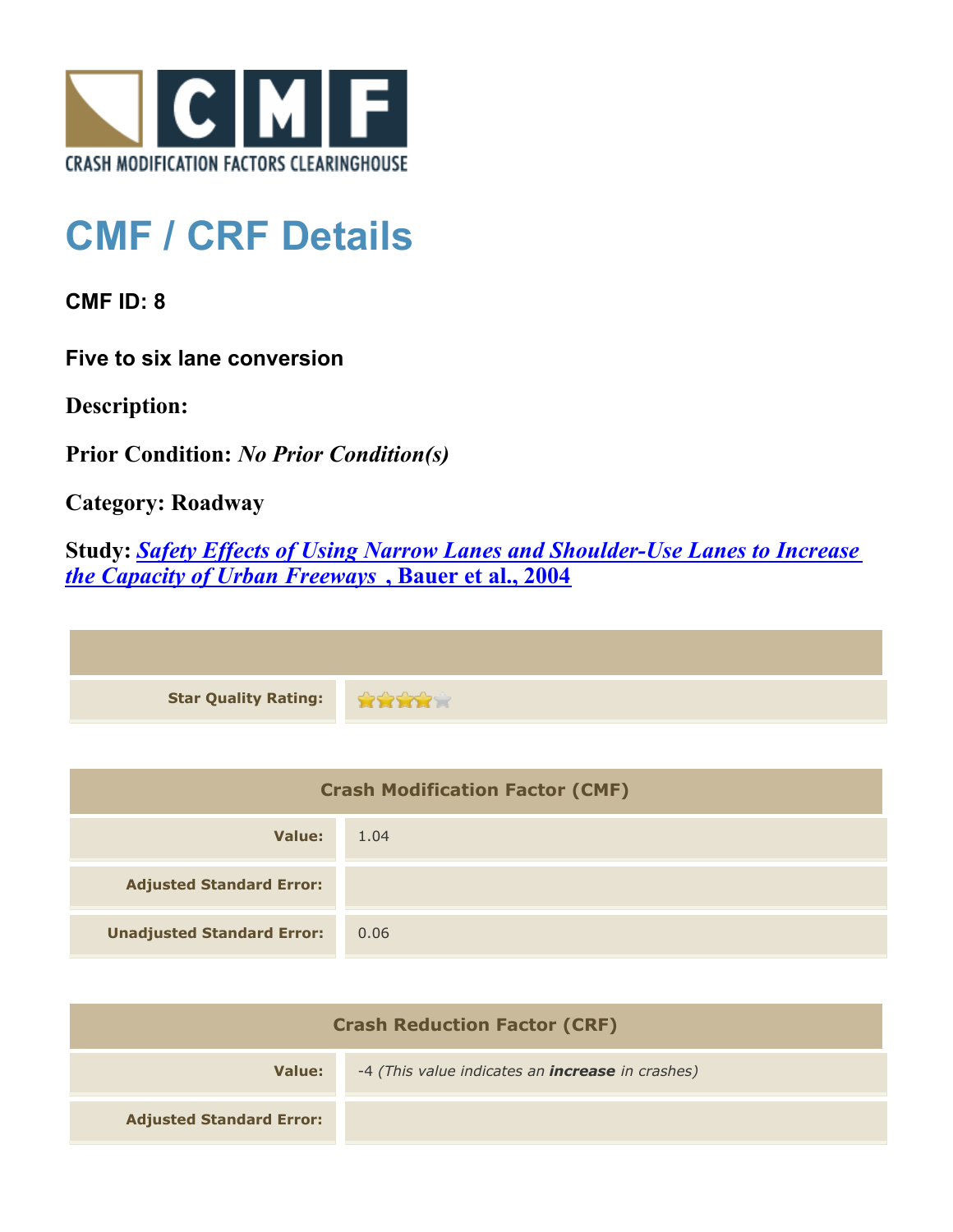| <b>Applicability</b>       |                                                                                        |
|----------------------------|----------------------------------------------------------------------------------------|
| <b>Crash Type:</b>         | All                                                                                    |
| <b>Crash Severity:</b>     | A (serious injury), B (minor injury), C (possible injury), O (property<br>damage only) |
| <b>Roadway Types:</b>      | Principal Arterial Other Freeways and Expressways                                      |
| <b>Number of Lanes:</b>    | 5 (one way)                                                                            |
| <b>Road Division Type:</b> |                                                                                        |
| <b>Speed Limit:</b>        |                                                                                        |
| <b>Area Type:</b>          | Urban                                                                                  |
| <b>Traffic Volume:</b>     | 77000 to 126000 Average Daily Traffic (ADT)                                            |
| <b>Time of Day:</b>        |                                                                                        |

## *If countermeasure is intersection-based*

| <b>Intersection Type:</b>         |  |
|-----------------------------------|--|
| <b>Intersection Geometry:</b>     |  |
| <b>Traffic Control:</b>           |  |
| <b>Major Road Traffic Volume:</b> |  |
| <b>Minor Road Traffic Volume:</b> |  |

| <b>Development Details</b>      |  |
|---------------------------------|--|
| <b>Date Range of Data Used:</b> |  |
| <b>Municipality:</b>            |  |
| State:                          |  |